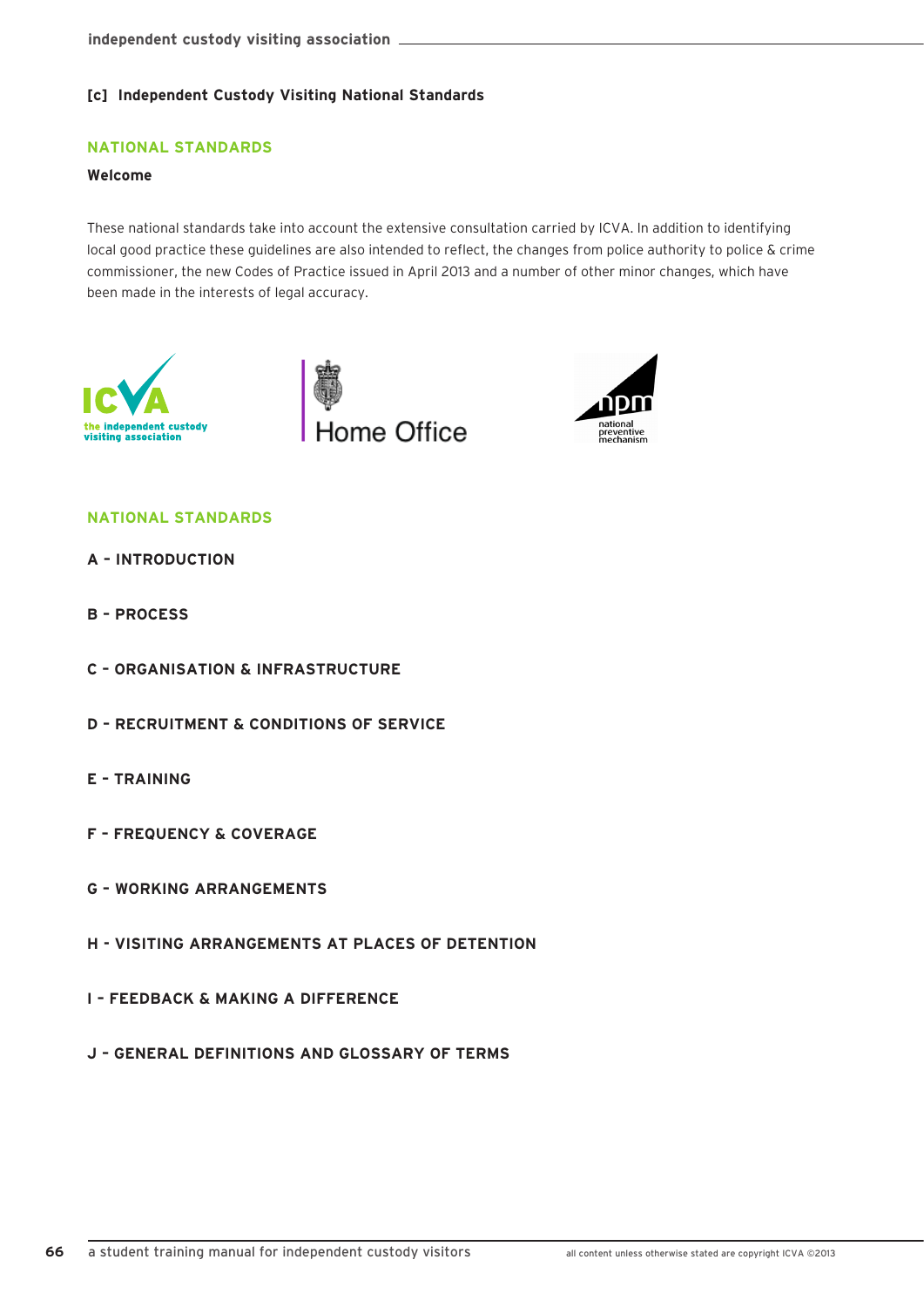# **NATIONAL STANDARDS**

#### **A – INTRODUCTION**

**1.** This document puts into context the Codes of Practice that underpin paragraph 51 of the Police Reform Act 2002 and identifies what are considered to be national standards to which all involved in the process aspire.

These standards contain additional detail to the Codes of Practice and have been developed through the experience of operating visiting arrangements throughout England and Wales. Police and crime commissioners (PCCs) and independent custody visitors are encouraged to meet the standards within this document however may be required to establish their own local practises subject to local practicalities.

- **2.** This document has been produced following detailed consultation with PCCs and independent custody visitors. The final document will be published after discussions in a working group with representatives from the Association of Chief Police Officers, the Association of Police & Crime Commissioners, Her Majesty's Inspectorate of Constabulary, the Home Office, the Independent Custody Visiting Association, the Independent Police Complaints Commission, the Police Federation and the Police Superintendents' Association.
- **3.** While the Home Office provides a Code of Practice on the key principles of independent custody visiting, responsibility for delivery lies with PCCs in consultation with forces. Within these National Standards there is an important role for the Independent Custody Visiting Association (ICVA), which supports and promotes the visiting process. The Home Office continues to be committed to working in partnership with the ICVA as a repository of experience, advice and best practice.

#### **4. European Convention on Human Rights**

2 October 2000 saw the implementation of the Human Rights Act and the incorporation of the European Convention on Human Rights into our domestic law. The treatment of those in police custody is one key indicator of the extent to which we are embracing the culture of rights, which these legal changes are intended to reinforce. Independent custody visiting provides an important check on that treatment and PCCs should ensure that the visiting arrangements they apply are as effective as possible. This guidance is intended to help in achieving that.

### **5. The Optional Protocol to the UN Convention Against Torture (OPCAT)**

The UK ratified the OPCAT in December 2003 - and was one of the first states to do so: OPCAT requires the Government to establish a "national preventative mechanism (NPM)". The Government has decided that the domestic requirements of the Protocol are to be fulfilled by the collective action of existing inspection bodies that carry out unrestricted visits to places of detention, without need to give prior notice. ICVA has been designated as one of the bodies that will form the UK national preventative mechanism to carry out the requirements of OPCAT in the UK. It intends to help prevent torture and other cruel, inhuman or degrading treatment or punishment - through the independent visiting process.

### **6. Guidance on the Safer Detention and Handling of Persons In Police Custody**

This guidance revised and updated the ACPO 2006 Guidance on the Safer Detention and Handling of Persons in Police Custody, which identified the standards expected in the handling of persons who come into police contact.

The document incorporates and applies a considerable wealth of learning taken from the implementation and practical use of original guidance since 2006. It has drawn together legislative changes, IPCC recommendations, HMIC report findings, and other ACPO Guidance that relates to and affects the way in which people may be detained and dealt with in police custody and during transportation. It also provides a level of flexibility needed to meet local requirements while providing an overarching framework under which standards in custodial care may continually improve.

### **B – PROCESS**

- **1.** Volunteers from the community are recruited, vetted and then approved by the local PCC. Following training, the volunteers are suitably organised to visit local places of detention in pairs. Single visitors will not be admitted to the custody suite. Unannounced visits are made at varying times of the day and night, with independent custody visitors having immediate access to the custody area.
- **2.** As part of that process there will usually be a discussion with custody staff and detainees who are required to give their consent before being spoken to. Consent may be obtained by either the custody staff introducing the visitors, or by the visitors delivering an introduction and seeking permission to speak to a detained person.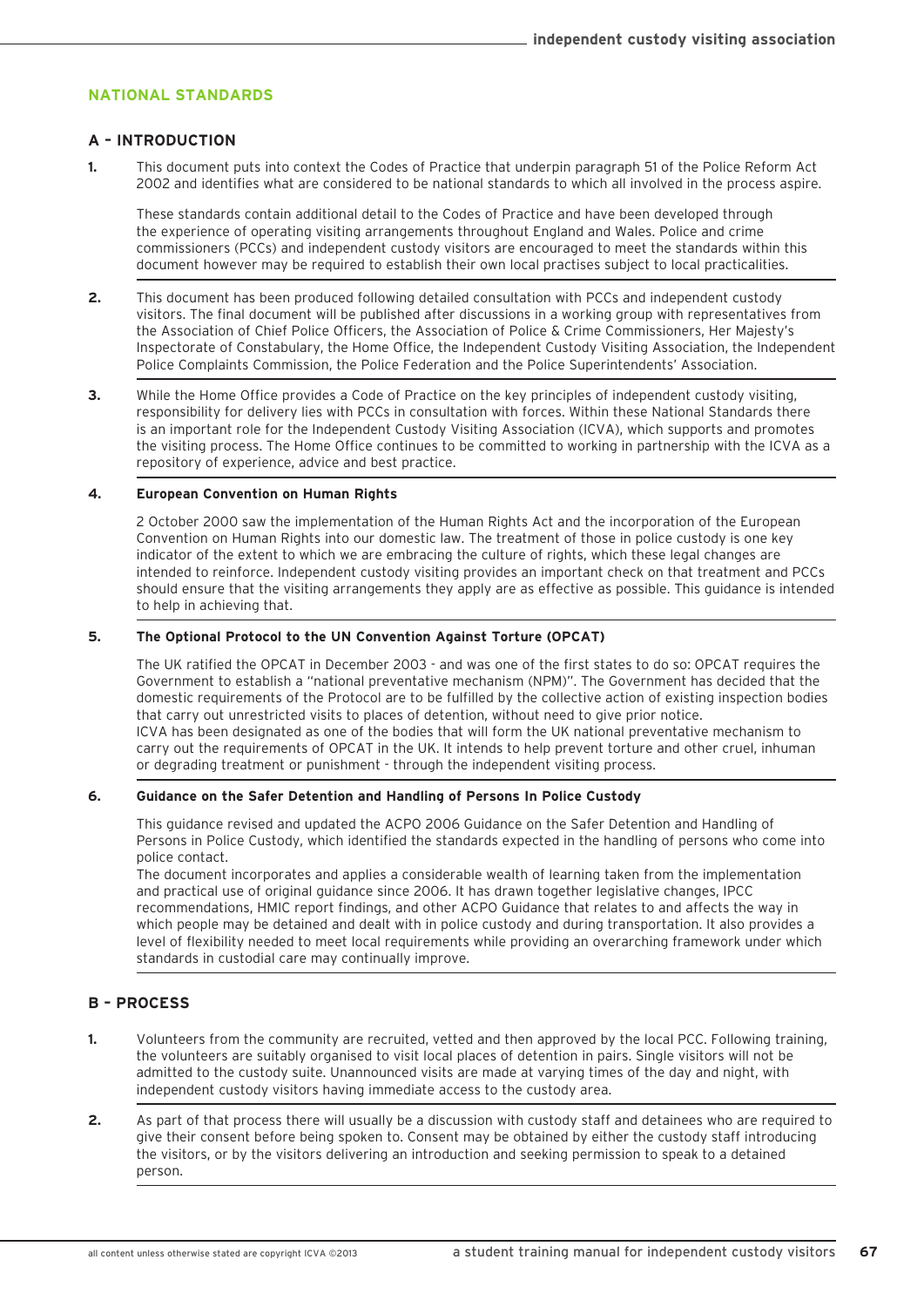- **3.** During the visits with individual detainees, independent custody visitors check:
	- That the detainees rights and entitlements are being granted
		- The detainees health and wellbeing is being safeguarded
		- That the conditions and facilities of detention are adequate.
- **4.** Independent custody visitors must raise issues needing immediate attention by the police. After every visit they will produce a written report of their findings. Arrangements must be in place for output from visits to be discussed by teams/groups of visitors and communicated to the police at local, area and force level.
- **5.** There must also be regular feedback to the PCC and a commitment to publicising the work and, where appropriate, the findings of independent custody visitors. It is recommended that each team/group elects a representative e.g. Chair or Co-ordinator to facilitate communication from the team/group to the PCC.

### **C – ORGANISATION & INFRASTRUCTURE**

- **1.** The responsibility for organising and overseeing the delivery of independent custody visiting lies with PCCs, in consultation with chief constables. PCCs must therefore ensure that they have in place robust and effective procedures for establishing and maintaining their independent custody visiting schemes and the scheme itself is suitably resourced to deliver its statutory functions. Key aspects of that process will be having regard to these National Standards and the PCC is responsible for:
	- Publicising the work of their schemes.
	- •Developing a policy/policies to maintain and enhance the effectiveness of schemes, including the frequency with which visits should be carried out.
	- Ensuring the maintenance of appropriate organisational arrangements and visiting patterns.
	- The recruitment, approval and training of independent custody visitors.
	- Establishing and maintaining effective systems for feeding back to the police and crime commissioner on a regular basis the output from visits, and putting in place the necessary action to respond to issues as they arise.
	- Facilitating meetings of their independent custody visitors to discuss their work and issues arising from it.
	- Quality assurance of ICV Report forms.
	- Monitoring performance against:
	- The agreed frequency of visits
	- The number of occasions on which detainees refuse to speak to visitors;
	- •Remedial and rectification of actions taken by the police in response to issues raised by ICVs. • Quality assurance of ICV Report Forms
- **2.** PCCs must consider locally what arrangements are needed in order to undertake these responsibilities efficiently and effectively. The PCC should appoint a scheme administrator for the independent custody visiting scheme, supported as necessary by other staff and resources.
- **3.** The key role of the scheme administrator should be to ensure that the scheme is running effectively on a dayto-day basis and to act as a source of advice and support for those organising independent custody visiting at a local level.
- **4.** The administration of the independent custody visiting scheme should not be undertaken by the police force or by individuals reporting to the chief constable.
- **5.** Experience has shown that the most effective arrangements are normally based on teams/groups of visitors organised to visit places of detention within a prescribed area. It may be useful to base these specifically around places of detention.
- **6.** Every local team/group should have its own co-ordinator who will assist the scheme administrator to organise the work of its visitors. Key elements of such responsibilities may be:
	- Ensuring that a suitable pattern of visiting is established and applied.
	- •Acting as a conduit for feedback to local police and the PCC.
	- Facilitating meetings and discussions between group members.
	- Forming the interface between individual independent custody visitors and those with central responsibility for the system at PCC level.
	- •Any other elements agreed with the PCC
- **7.** Local co-ordinators may face a considerable burden of administration (for example, in relation to developing rosters, writing reports and arranging meetings). PCCs may wish to consider the provision of access to funded clerical or secretarial support.
- **8.** There is no ideal size for local teams/groups in terms of the number of places of detention they cover or the number of individual independent custody visitors they involve. However, coverage should not be so extensive as to detract from the essentially local nature of the arrangements. Allowing for that, teams/groups must include sufficient numbers of visitors to ensure the agreed programme of visits can be maintained.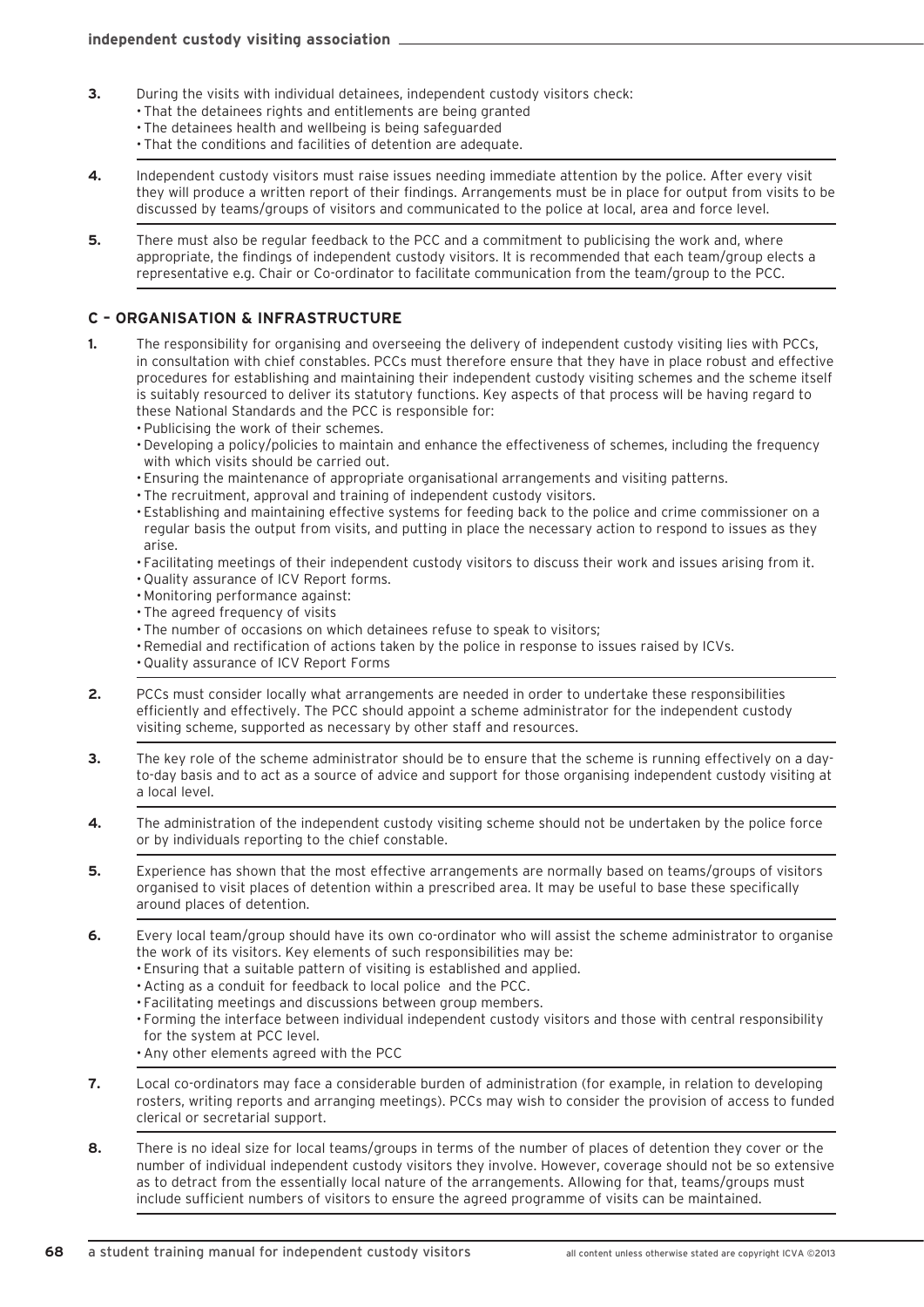**9.** Effective organisation and administration is vital to retaining and boosting the commitment of those involved in independent custody visiting on a voluntary basis. Visitors who feel properly supported and valued are more likely to continue with the work and carry out their duties in a positive and enthusiastic manner. Receiving feedback from the police is a vital part of their efforts feeling valued. Independent custody visiting is essentially a community-based initiative and local teams/groups must have some degree of autonomy to fit their approach and procedures to local conditions and needs. However, that should be within a clear organisational framework established by the PCC and taking account of the guidance set out in the Home Office Codes of Practice.

### **D - RECRUITMENT & CONDITIONS OF SERVICE**

- **1.** PCCs, who are responsible for recruiting, selecting and appointing independent custody visitors, need to establish clear policies and procedures covering these processes. The work must be adequately resourced so that functions such as publicising opportunities for volunteers, processing applications and conducting interviews can be carried out effectively.
- **2.** One key policy objective must be to ensure that adequate numbers of suitably accredited and trained independent custody visitors are available at all times throughout the PCC area to carry out the required programme of visits. This priority must be integrated with the equally important objective of ensuring that visitors are representative of the local community and provide a suitable balance in terms of factors such as age, gender and ethnicity.
- **3.** Managing recruitment to balance these priorities requires forward planning which focuses on factors such as the size of local teams/groups, the number of independent custody visitors required and the level of visitor retention. Such planning is much more likely to be successful where it is based on a rolling programme of recruitment rather than only when vacancies arise. A rolling programme can also help in linking recruitment to training and ensuring a flow of new visitors who are fully aware of their duties and equipped to carry them out.
- **4.** PCCs might find it helpful to form a small representative group to advise on and help oversee the recruitment and selection process. In addition to the scheme administrator, members could include local team/group Chairs/Co-ordinators and community representatives.
- **5.** The independent custody visitor role description should list the relevant duties and emphasise the need to provide reports and feedback as well as the basic process of attending places of detention. A 'person specification' - which sets out the qualities independent custody visitors require to carry out their role effectively - can guide recruitment and interviewing and help to provide a foundation for dealing with any appeals against unfairness in the selection process.
- **6.** Once the basis for recruitment is established, consideration must be given to how to publicise opportunities and attract applicants. Advertising in the local media is recommended as the most obvious and open way to contact a broad section of the local community. However, the need to ensure independent custody visitors are representative of the community as a whole may argue for some targeting of recruitment at specific groups, perhaps through local community organisations, police/community consultative groups, local media or via the newsletters of voluntary organisations, churches and other religious groups. Word of mouth recommendations remain a legitimate source of potential independent custody visitors, but care must be taken to ensure this does not lead to an imbalance through existing visitors recommending people from similar backgrounds to themselves. Any appointment must ultimately be made solely on merit.
- **7.** When people enquire about appointments they should be sent basic information covering the purpose of the system, the role of the independent custody visitor, the commitment required for the local scheme. This material should accompany the basic role description, the person specification, the memorandum of understanding and the application form. Some PCCs, as a matter of good practice collect equality monitoring information. Where this is gathered, applicants should be advised that this information will not be used as part of the selection criteria.
- **8.** All selection must be on the basis of a standard application form and the precise format is a matter for the discretion of the PCC. Details of all criminal convictions (whether or unspent) cautions, reprimands and final warnings should always be sought. Asking applicants to state why they are seeking to become independent custody visitors can help in assessing motivation and relevant background knowledge and can be linked to questions about involvement in other voluntary or community work and their relevant skills. Seeking information about how they became aware of independent custody visiting can assist in reviewing recruitment strategy and it is good practice to ask for referees, who can then provide an insight into character and commitment. All application forms should include a statement that the recruitment process will be guided by equal opportunities principles.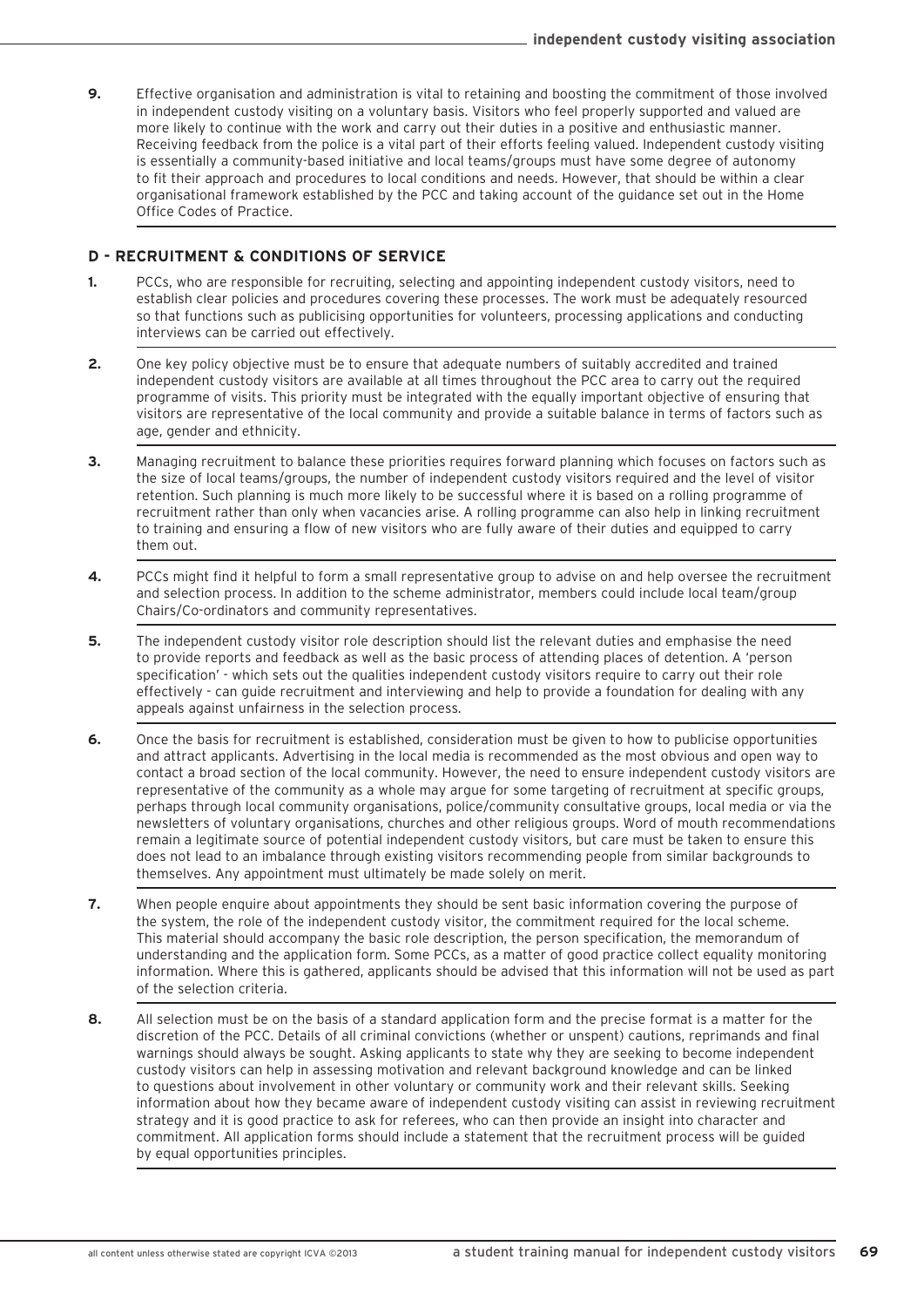- **9.** Those responsible for recruitment should sift applications on the basis of the agreed person specification. In addition, a police vetting check must be carried out to verify information provided about criminal convictions. Application forms should request consent to such checks being carried out.
- **10.** Suitable applicants must attend an interview and no one will be appointed as an independent custody visitor without an interview. The main purpose of this is to test suitability against the person specification referred to above, and to maintain consistency and objectivity in selecting from the field of potential independent custody visitors. The selection panel must record the reasons for decisions about appointment and nonappointment. This helps to demonstrate fairness and provides any necessary feedback to those who have been unsuccessful where requested.
- **11.** The key priority is for independent custody visitors to be recruited from and representative of the local community.
- **12.** In appointing independent custody visitors, care must be taken to avoid any potential conflict of interest. For example, serving police officers, PCSOs and other serving members of police or PCC staff will be unsuitable for this reason. The same will apply to special constables, justices of the peace and police contractors' employees. Where persons in these categories have left or retired from relevant duties, they may be suitable for appointment, taking into consideration factors such as the geographical location where they would be carrying out visits and the length of time since they left the relevant employment.
- **13.** Applications from others involved with the criminal justice system should be considered individually. For example, solicitors and members of the probation service may find that the duties of an independent custody visitor conflicts with their professional responsibilities. However, there is no hard and fast rule in such cases and each application should be looked at on its individual merits, with regard to the public service principle of being seen to be independent and impartial.
- **14.** Independent custody visitors are entitled to be reimbursed for legitimate out of pocket expenses incurred in carrying out their role and these should be paid promptly.
- **15.** The PCC must ensure adequate cover and provision for claims arising from independent custody visitors' role. Independent custody visitors who are using a motor vehicle to carry out their duties must have adequate insurance in place and are advised to discuss the matter with their insurance company.

# **E - TRAINING**

The basic responsibility for training lies with the PCC and a structured plan with clear objectives should be developed in consultation with the police service and the independent custody visiting community.

Structure and contents

The necessary training can be divided into three broad areas

### **1. Initial training**

This should cover the basic knowledge and skills required to effectively carry out independent custody visits. It is likely to require a minimum of one whole day, supported by appropriate pre-reading. Key contents should include:

- The purpose of and background to independent custody visiting.
- The relevant aspects of the Police and Criminal Evidence Act 1984 and of its associated Code C covering Detention, Treatment and Questioning.
- Safer Detention Guidance
- Current Home Office statutory requirements.
- National standards.
- Local guidance, conditions of service and working practice.
- The basic practicalities of conducting independent custody visits. Including how to complete ICV report form and review custody records
- Communication skills to assist effective contact with detainees and custody staff.
- Equal opportunities
- Health and Safety issues.
- Data protection considerations.
- The Police Complaints mechanism.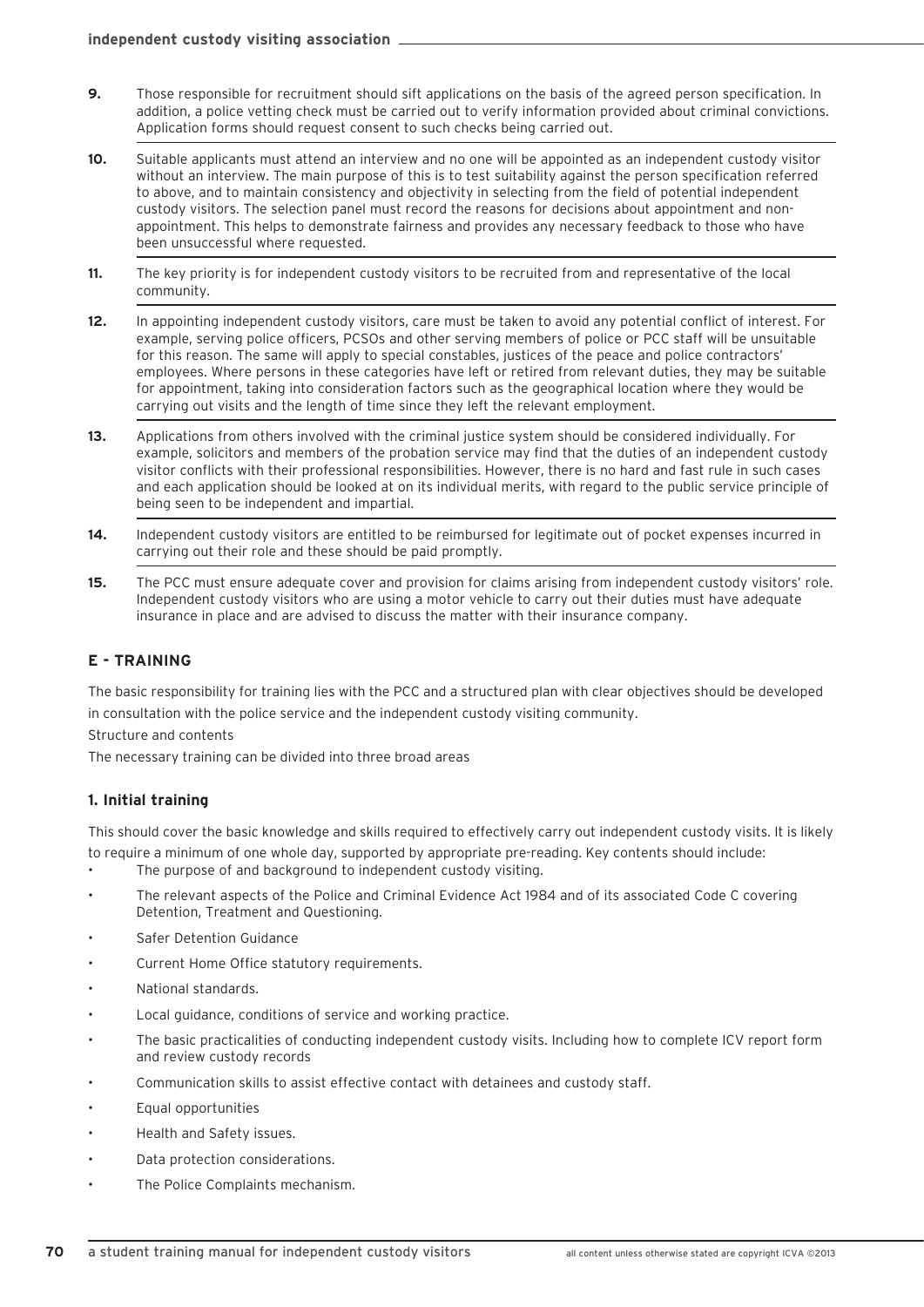# **2. Induction training**

It will be useful for the memorandum of understanding agreed between the PCC and new independent custody visitors to include references to training arrangements and to a six-month probationary period during which experience will be acquired in a supportive environment. Only once that initial period has been successfully completed should full independent custody visitor status be granted.

Scheme administrators and local co-ordinators are likely to have a substantial role in delivery. However, police personnel can also make a significant input to training, particularly those involved in the custody environment and who understand the issues and procedures independent custody visitors will be addressing. The same applies to medical and other specialist staff who contribute to custody care.

# **3. Continuous training**

There is always scope to refresh and enhance training and there may be specific issues to address in relation to changing legal, procedural and Health and Safety requirements, developing best practice or practical issues emerging from the visiting process.

Conferences and other gatherings organised by the ICVA are a further opportunity to benefit from others' knowledge and experience. To assist PCCs and independent custody visitors ICVA has developed a number of training modules which are available through its website (www.icva.org.uk).

Regular meetings between groups of independent custody visitors provide an opportunity to share information and experience. ICVA produces a twice yearly magazine, Visiting Times, to keep visitors informed of related issues to the process and containing articles of interest.

# **F – FREQUENCY & COVERAGE**

- **1.** Consideration must be given to making visits to all places of detention where detainees are held, even where they are only accommodated for relatively short periods of time.
- **2.** Visits will generally be less frequent in such cases, but that will depend on local circumstances.
- **3.** There may be occasions when a special visit is justified in agreement with the police. For example, when there is particular tension within the local community about the treatment or well being of someone in detention. Local teams / groups should be ready to consider and respond to such requests from the police.
- **4.** Where there has been a death in police custody, the PCC must be informed immediately. Consideration will then need to be given to whether a visit would be helpful in terms of informing and reassuring the local community. If it is agreed that a visit should be made it should be on the basis of a clear understanding as to how that feedback to the community will be achieved. Any visit following a death in custody or some other major incident should not be allowed to interfere with any relevant investigation, which may be taking place. There may be circumstances in which the senior investigating officer dealing with such an incident needs to refuse or restrict access to particular areas.
- **5.** Establishing and maintaining a programme of frequent visits is fundamental to the effectiveness of the system. Infrequent visiting is unsatisfactory in terms of community reassurance, building appropriate relationships with police staff and developing independent custody visitors' relevant skills.
- **6.** It is unlikely that visits less frequent than once a month can ever be justified where places of detention are designated for detention purposes under section 35 of PACE are concerned. Busy places of detention with a steady throughput of detainees will generally warrant visits at least once a week. In the busiest areas or where there are special considerations in terms of police / community relations or other factors, there may be a case to visit more than weekly.
- **7.** Visits should also be considered and allowed where, following mass arrests, detainees are held for some time, possibly in vehicles within the places of detention yard or temporarily in a holding centre, prior to being booked in and formally detained there.

# **G – WORKING ARRANGEMENTS**

**1.** This section covers a series of issues linked to the process of carrying out visits at places of detention. It focuses on general principles and more detailed practical guidance is available from ICVA - info@icva.org.uk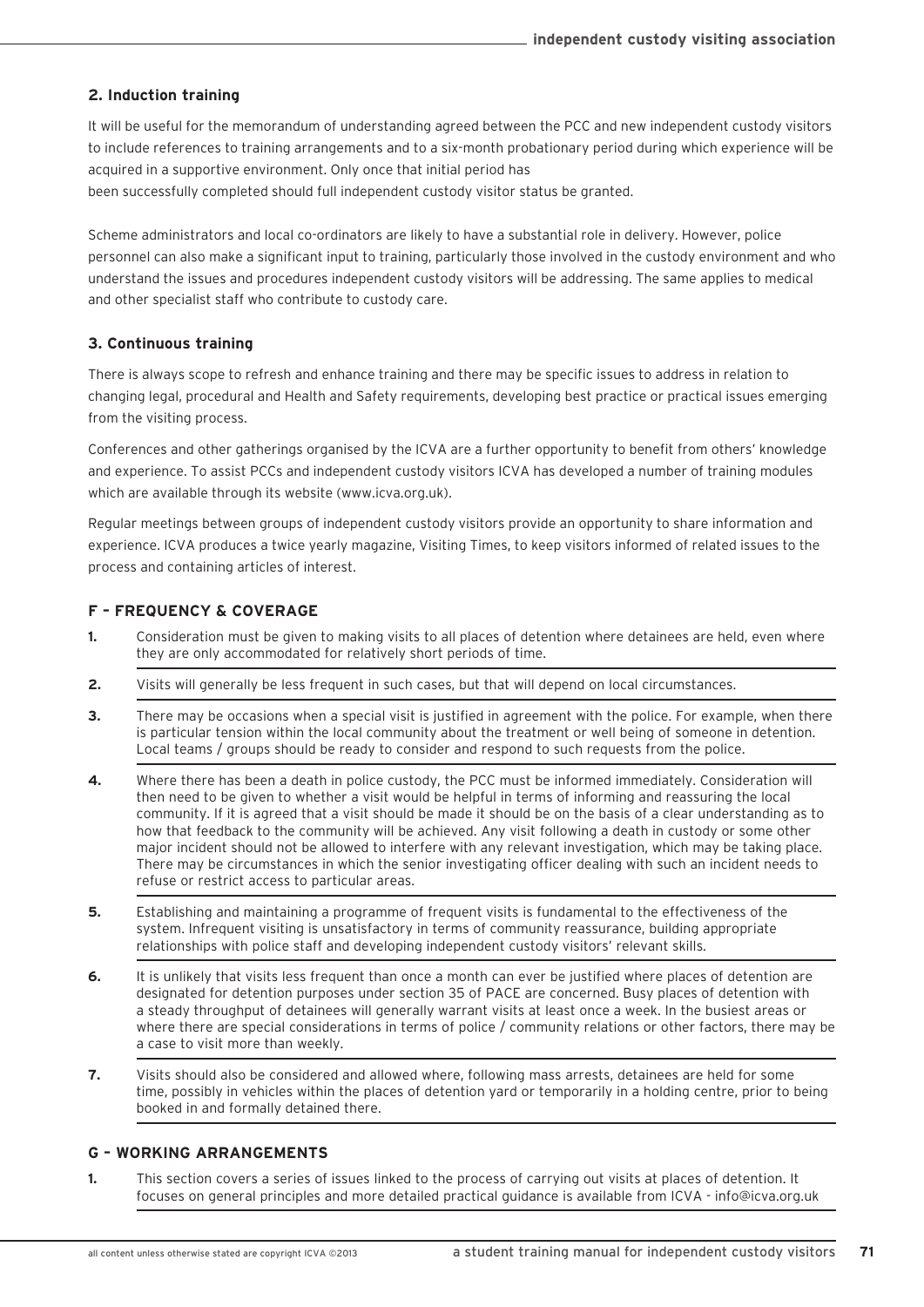### **2. Conducting Visits**

Visits must be undertaken by pairs of independent custody visitors working together. If one member of the team should not be able to attend for any reason the standard procedure should be to postpone the visit. No more than two visitors should normally attend at any one time as any more may place an excessive burden on custody staff.

Visits should be rostered so that pairs of independent custody visitors make an agreed minimum number of visits to places of detention within a fixed time period. Visits should be unannounced, should not develop a regular pattern and the pairings of visitors should be regularly rotated.

### **H - VISITING ARRANGEMENTS AT PLACES OF DETENTION**

- **1.** Scheme administrators should have in place guidance regarding independent custody visitor access for out of hours visits or if the reception area at the place of detention is closed to the public.
- **2.** It is inappropriate for access to be delayed because the custody officer is busy. In such circumstances the visitors should be admitted to the custody area but invited to wait in the custody area to observe proceedings until the custody officer or another officer is available to escort them on the visit.
- **3.** To ensure that the adequate provision has been made by the police for the health and wellbeing of detainees, independent custody visitors must have access to all parts of the custody area including cells, detention rooms, charging areas and washing facilities. They will also need to check on the preparedness for future detainees. Such checks should include, kitchen or food preparation areas and the medical room (but not the drugs cabinet).
- **4.** Visitors will wish to satisfy themselves that these areas are clean, tidy and in a reasonable state of repair and decoration, and that bedding in cells is clean and adequate.
- **5.** Relevant storage areas may also be seen and visitors should check that there are adequate stocks of bedding, sanitary and other necessary items.
- **6.** They should also verify that arrangements are established for the cleaning of blankets etc. and for any necessary replacement of furnishings and equipment.
- **7.** They should check that any CCTV systems installed to observe the custody area or individual cells are operating properly.
- **8.** They may inspect empty cells and detention rooms to check heating/ventilation systems and that cell bells and toilet flushing mechanisms are working properly.
- **9.** They may visit interview rooms in the custody area if unoccupied, but it is not part of their role to attend police interviews with detainees.
- **10.** Visitors may not visit CID rooms or other operational parts of the station.
- **11.** In addition to the risk of violence from detainees, police staff must also be aware of any specific health or safety risks independent custody visitors might face and should advise them as appropriate. For example, visitors must always be told if there is a possibility of them coming into contact with detainees or cells exposed to CS spray/PAVA spray.
- **12.** In the interests of security and the safety of independent custody visitors, the custody officer or a member of the custody staff must accompany them at all times during visits. However, the escorting officer should normally remain out of hearing during discussions between visitors and detainees.

#### **Access to detainees**

- **13.** Subject to the exceptions referred to below, independent custody visitors must be allowed access to any person detained at a place of detention. Detainees will fall into the following categories: • PACE prisoners. These will constitute the vast majority and are held under the provisions of the Police and Criminal Evidence Act 1984.
	- •Home Office prisoners. These are remanded or sentenced prisoners who would normally be held in prison.
	- •Immigration detainees. These are persons held under the Immigration Act 1971 and Immigration and Asylum Act 1999 who are subject to deportation proceedings or who are waiting to be removed from the UK as illegal entrants.
	- People at risk. These may be persons held under the Mental Health Act 1983 for their own protection or children taken into police protection under the Children Act 1989.
- **14.** Persons detained under the provisions of PACE who need for whatever reason to be held in hospital may be visited there with the agreement of the hospital authorities.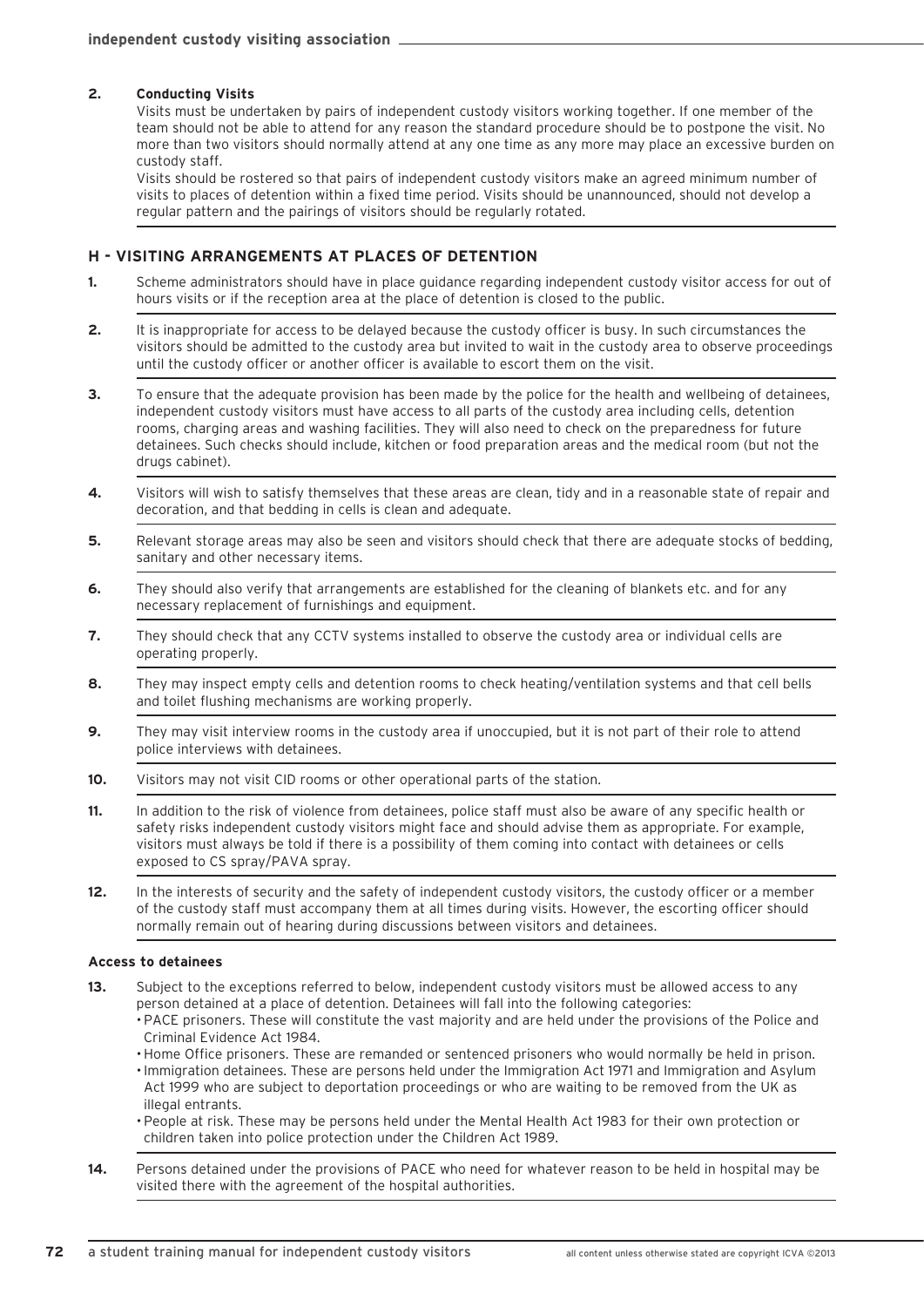- **15.** Persons detained by non-Home Office police forces such as the British Transport Police are not covered by these arrangements. However, they may be visited with the consent of the force concerned and the spirit of these guidelines should be applied to any such visits.
- **16.** If a detainee is not in a position to give consent, perhaps because of the effects of drink or drugs or by virtue of a mental illness, the escorting officer must allow access unless it is considered that the independent custody visitors' safety would be at risk. In such circumstances the visitors may wish to speak to the detainee through the cell hatch. This may also apply where consent is given, but the escorting officer judges the visitors would be in danger from a violent or potentially violent detainee if they entered the cell.
- **17.** Sleeping detainees can be woken at the discretion of the escorting officer to seek consent to a visit. However, where this would involve interrupting the continuous period of eight hours rest provided for under PACE, the normal procedure should be not to wake the person but to observe them through the cell hatch.
- **18.** Police interviews with detainees should not be interrupted to facilitate visits. However, independent custody visitors may await the completion of the interview if they wish to see the person concerned.
- **19.** Juveniles may be visited with their own consent. It is not necessary to obtain the additional consent of a parent or guardian. If an appropriate adult is in attendance to support a juvenile or vulnerable person, the detained person's wishes should be sought and respected as to whether the appropriate adult should attend any visit.

#### **Conversations with detainees**

- **20.** Visits should normally be conducted in English or, where applicable, Welsh. Translation support should be provided where necessary. On occasions it may be more appropriate to allow a visitor to communicate with a detainee in another language spoken by the detainee, if one of the independent custody visitors is fluent in that language. However, in such circumstances care must be taken to ensure that any other visitor present is kept informed about what is being said.
- **21.** Independent custody visitors should do all they can to encourage an open exchange with the detainee and may wish to use a checklist to ensure that they cover all the relevant issues.
- **22.** Independent custody visitors must remain impartial and must not seek to involve themselves in any way in the process of investigation. If detainees press them for advice about co-operating with the police, making a statement or anything in relation to their defence, they should explain that it is not part of their role. If a detainee seeks to make admissions or otherwise discuss an alleged offence, the visitor must tell them that the relevant contents of the visit may be disclosed to the police and may be later used in legal proceedings. If the detainee's concerns are linked to not yet having received legal advice, that is something the visitors may wish to take up with the escorting or custody officer.
- **23.** If an independent custody visitor realises they know or are known by a detainee, they must consider whether to withdraw from the visit. The decision will depend on the nature of the relationship and its likely effect on the visitor's impartiality.
- **24.** Independent custody visitors are primarily concerned with the health and wellbeing of detainees as well as the overall conditions, standards and procedures at places of detention. Immediate concerns about the treatment of particular individuals must be passed on to those in a position to take corrective action e.g. if a detainee indicates that they may harm themselves or any other person, this must immediately be brought to the attention of custody staff

### **Custody Records**

- **25.** Subject to obtaining the detainee's consent to view their custody record (whether computerised or paper), the independent custody visitors should check its contents against what they have been told by the detainee. In particular, visitors will wish to verify:
	- Whether entitlements under PACE have been given and signed for.
	- That medication, injuries, medical examinations, meals/diet are recorded.
	- That procedures to assess special risks/vulnerabilities presented by the detainee have been properly recorded.
	- The timing and frequency of cell inspections of inebriated or otherwise vulnerable detainees.
	- The timing of reviews of the continuing need for detention.
- **26.** If a detainee is for any reason incapable of deciding whether to allow access to their custody record, the presumption must be in favour of allowing the independent custody visitors to examine the record.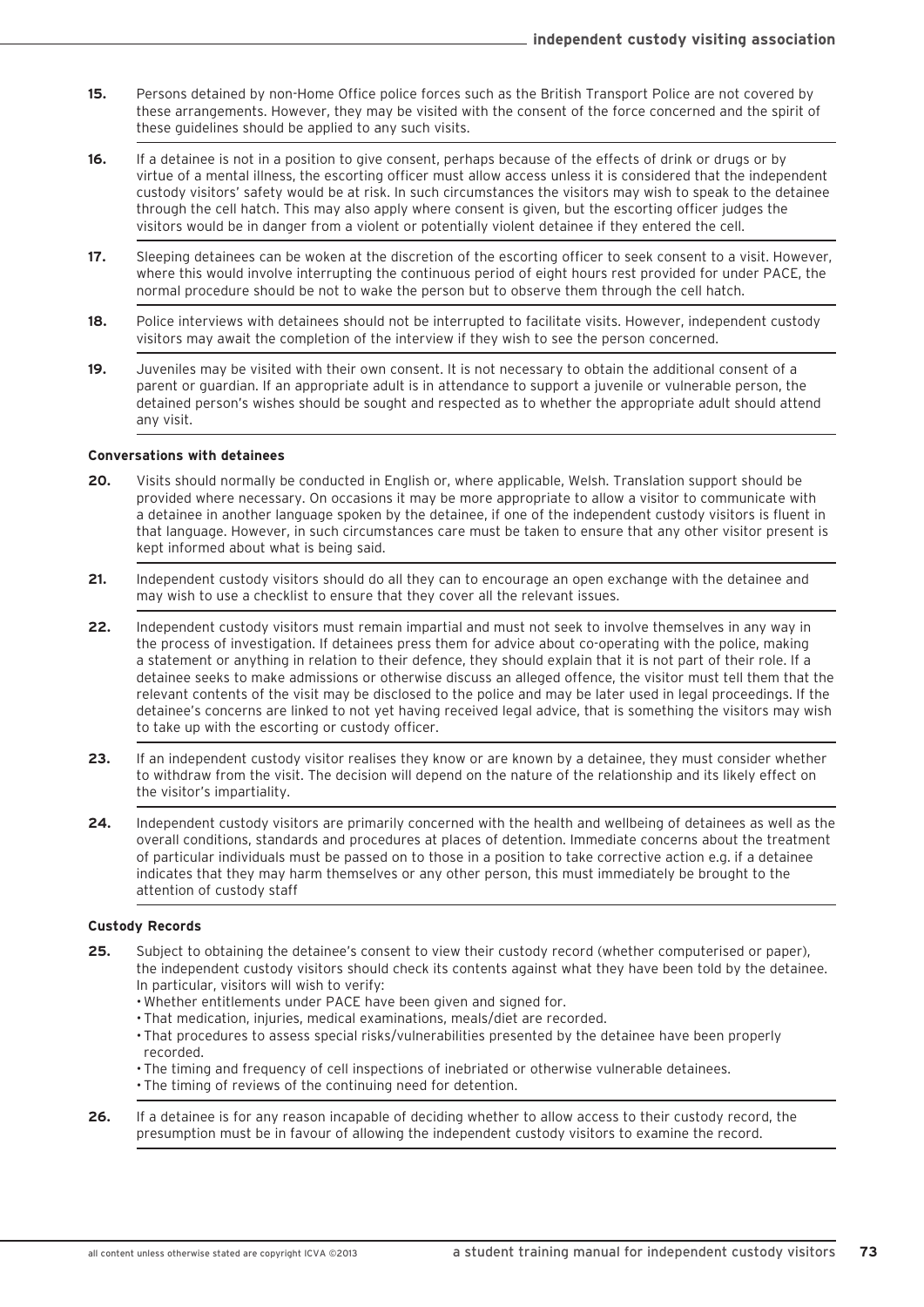### **CCTV Monitoring**

**27.** The introduction of CCTV into custody suites has raised the question of whether independent custody visitors should have access to footage. This is ultimately a matter for local discretion, but the Home Office view is that visitors should carry out their functions in person and not by viewing either live CCTV pictures or recorded footage. Their role is fundamentally interactive with both detainees and police staff and cannot be discharged remotely. There may also be issues about infringing the privacy of detainees who have not consented to visitors observing them using CCTV. However, where specific incidents or circumstances arise as issues and have been captured on CCTV, visitors might reasonably be allowed access where both the police and the detainee(s) concerned consent. Visitors should be able to ask the custody officer whether the CCTV is working and be given a demonstration if necessary.

#### **Medical Issues**

**28.** Visitors will wish to pay particular attention to detained persons who are suffering from any form of illness, injury or disability. They should satisfy themselves that, if appropriate, medical advice has been obtained and establish from the custody officer what instructions for medical treatment have been given and confirm by consulting the custody record that these instructions have been carried out.

#### **Dealing with issues and complaints**

**29.** Remand or sentenced prisoners held in places of detention who seek to complain about their conditions or treatment in prison should be advised that independent custody visitors cannot involve themselves in such matters and that there are recognised procedures open to them such as writing to or petitioning the Home Secretary, the Independent Monitoring Board or writing to their solicitor or Member of Parliament.

#### **Reporting on a Visit**

- **30.** Recording the contents of a visit is one of the most important aspects of the system. Independent custody visitors may wish to make notes in the course of the visit, but should explain to the detainee why they are doing so.
- **31.** At the end of each visit, and while they are still within the place of detention, independent custody visitors must complete a report with their findings. Custody staff should not be present while visitors discuss and complete reports and wherever possible they should be able to use a private area for this purpose. Details must include both specific matters (which may already have been brought to the attention of police staff) and more general issues relating to custody conditions or procedures. All reports must be completed in English or, where applicable, Welsh, even if the visit has been conducted in another language.
- **32.** One copy of the report should remain at the place of detention for the attention of the officer in charge and it may also be helpful to keep one within the custody suite for reference purposes. Copies should also go to the scheme administrator and to the co-ordinator of the local independent custody visiting team/group. There may be additional local requirements for copies to be passed to others involved in the process. Independent custody visitors should also be aware of the arrangements locally with regard to the safe keeping, retention and destruction of notes made at the time of the interview and any other documents, which may have personal information relating to detainees.

#### **Confidentiality and disclosure**

- **33.** Report forms must include an undertaking not to reveal the names of persons visited or other confidential information obtained in the course of a visit. Breach of this undertaking may make a visitor liable to civil proceedings by the detained person concerned. Independent custody visitors also need to be aware that the unauthorised disclosure of facts concerning police operations or the security of place of detentions may constitute an offence under section 5 of the Official Secrets Act 1989.
- **34.** Conversations between independent custody visitors and detainees are not privileged and it would be open to a court to issue a witness summons requiring the attendance of a visitor to give oral evidence or to produce documents such as a report of a particular visit. Visitors are under no obligation to give evidence or produce documents other than in response to a court order, but would be obliged to respond to such an order.

### **I – FEEDBACK & MAKING A DIFFERENCE**

#### **Feedback**

**1.** If independent custody visiting is to be effective, systems must be in place to ensure that the output from visits is drawn to the attention of those who are in a position to respond. This reporting occurs at various levels and a quick and positive reaction from those receiving it is one of the surest ways to strengthen and consolidate the independent custody visiting system.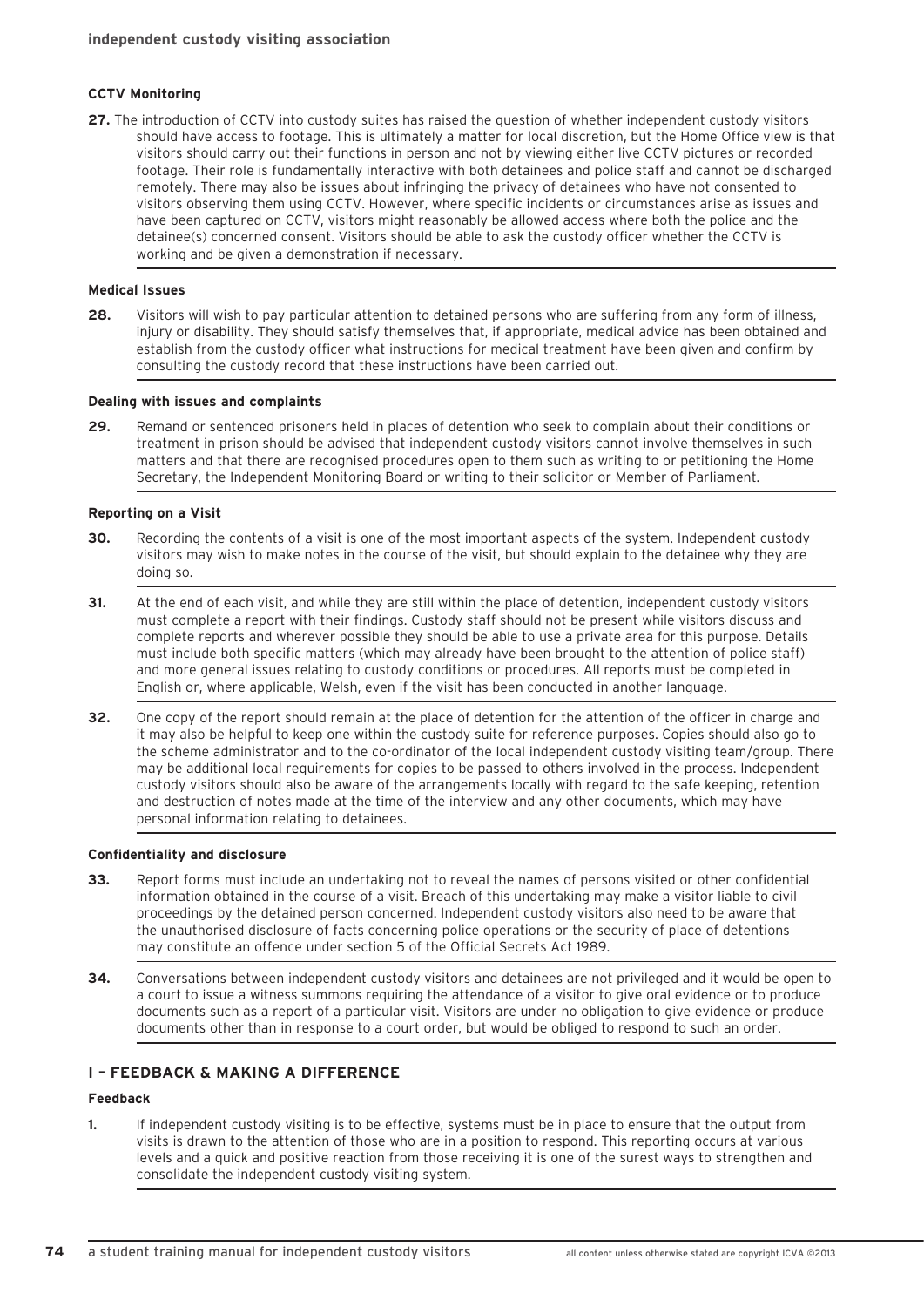- **2.** The first key relationship is between independent custody visitors and the custody staff who will be the immediate recipients of practical issues and observations emerging from visits. Second, there is the interface with the officer in charge of the place of detention. Effective dialogue and responsiveness at these levels is the foundation of the whole system.
- **3.** It cannot be emphasised strongly enough that the key to the effectiveness of these feedback arrangements at every level is a rapid and appropriate response by the police to concerns raised by the independent custody visitors. If that response is delayed or grudging, working relationships will deteriorate rapidly and the whole system may start to slip into disrepute.

### **Sharing experience and concerns**

- **4.** The practice of independent custody visiting and the output from it will be greatly strengthened by providing regular opportunities for visitors to meet together to discuss their work. Such meetings can:
	- Provide an opportunity for issues raised during visits to be discussed
	- Cover the practicalities of carrying out visits as well as issues emerging from them.
	- Can alleviate the feeling of isolation, which can frequently accompany an activity that is often carried out with just a single colleague, often at unsociable hours.
- **5.** Scheme administrators and local co-ordinators should take the lead responsibilities for arranging such meetings at the appropriate levels. Independent custody visitors of each local group should have the opportunity to meet together, as should the set of local co-ordinators working within the PCC area. An annual conference open to all independent custody visitors in the area or region can be a very positive way to strengthen bonds with colleagues and build a sense of common purpose.
- **6.** ICVA provides a number of opportunities for independent custody visitors to meet at regional and national level. These can be an excellent way to stay in touch with developments in independent custody visiting and to learn from practice in other PCC areas.

### **Reviewing Performance**

- **7.** It is important that PCCs take steps to assess how effectively their independent custody visiting arrangements are working. Some significant indications will emerge from the quality and coverage of reports they receive, although there are some more specific measures, which can usefully be taken account of.
- **8.** All PCCs should collect and regularly review the visiting statistics for the teams/groups in their area. This will indicate whether expectations of frequency are being met and highlight any locations or teams / groups where corrective action is necessary.
- **9.** PCCs should also collect information on the proportion of occasions on which detainees refuse to see independent custody visitors. This can indicate something about the detainees' perception of the visiting system, as well as reflecting the effectiveness with which visitors are introduced (or introducing themselves!) at places of detention.
- **10.** PCCs should review performance in relation to specific aspects of independent custody visiting practice, for example report writing and training. ICVA may be able to assist with such reviews, taking advantage of its broad experience in supporting independent custody visiting in a wide variety of areas. HMIC / HMIP will also retain a significant role by monitoring independent custody visiting arrangements as part of the joint inspection of forces.
- **11.** Very helpful information on the effectiveness with which visits are carried out can be obtained by inviting feedback from custody staff. This can be an important developmental resource for independent custody visitors and there is scope for it to be used more widely.
- **12.** The section covering independent custody visiting in the PCCs annual report should include material about performance review, an explanation of the reasons for any shortfalls and an indication of the remedial action taken.
- **13.** An essential purpose of independent custody visiting is to strengthen public confidence in procedures at places of detention and that implies the need for publicity. Raising awareness is also vital to supporting effective recruitment. Internally, it is important to ensure that relevant police staff have a knowledge and understanding of independent custody visiting and that suitable information is provided to detainees.
- **14.** Explanatory notices should be available for detainees, while posters and other publicity material at the places of detention and other public buildings will help to advertise the independent custody visiting system.
- **15.** The regular newsletters produced by many scheme administrators and co-ordinators can be circulated more widely both within and outside the force. In addition, there is often scope for those involved in independent custody visiting to give talks or presentations to local institutions and community groups. Sometimes, there